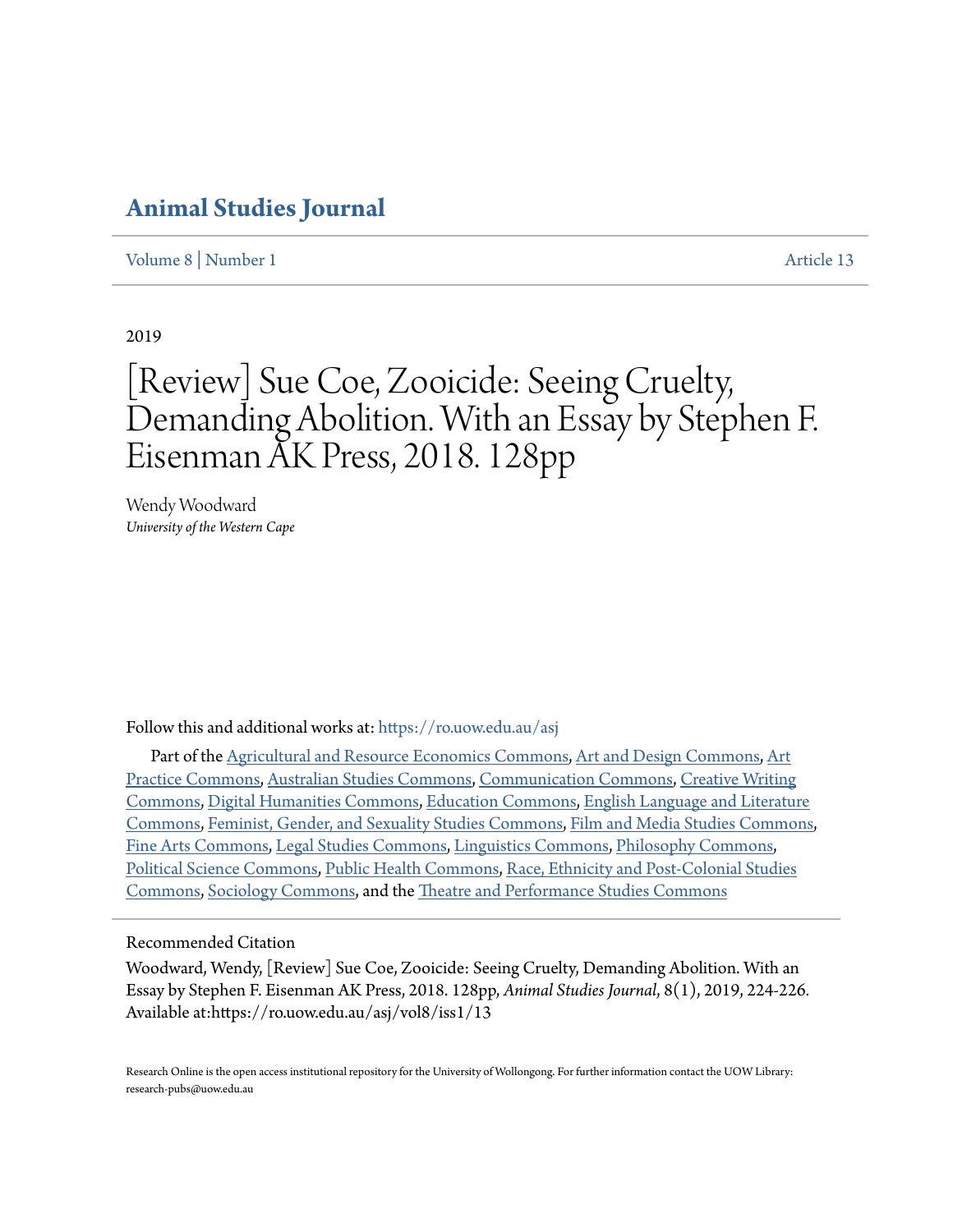[Review] Sue Coe, Zooicide: Seeing Cruelty, Demanding Abolition. With an Essay by Stephen F. Eisenman AK Press, 2018. 128pp

#### **Abstract**

Eisenman imagines, in 2050, in a scenario devoutly to be wished and striven for, that animals are no longer illtreated in zoos, factory farms or laboratories. His informative essay substantiates debates in animal ethics, historically and in art, relating the 'thingification' of animals to colonial notions of 'racial' superiority. Sue Coe's work, he demonstrates, comes from a long history of protest against the treatment of animals in zoos and menageries. Like John Berger in Why Look at Animals? (Penguin, 2009), he connects zoos with moneymaking, dismissing the claims that zoos are geared for conservation. Eisenman regards Sue Coe as the foremost artist inspired to 'witness' and 'represent' animal suffering. We, the viewers, witness this suffering anew through Coe's powerful, devastating artworks. Coe shows the effects on animals of being transformed into entertainment for unappreciative and unsympathetic humans. The very first illustration obliterates any possibilities of zoo or circus animals being happy: in nightmarish half-light, circus animals lie splayed next to a wrecked train in Pennsylvania in 1893. A few have been liberated from their cages but not for long. At the centre of the action stands a man with a pitchfork like the devil incarnate. The live animals seem immobilised by shock; only a lion has taken advantage of his freedom and is attacking a cow. The animals themselves are emaciated, which attests to their lives of suffering even before this illustrated horror.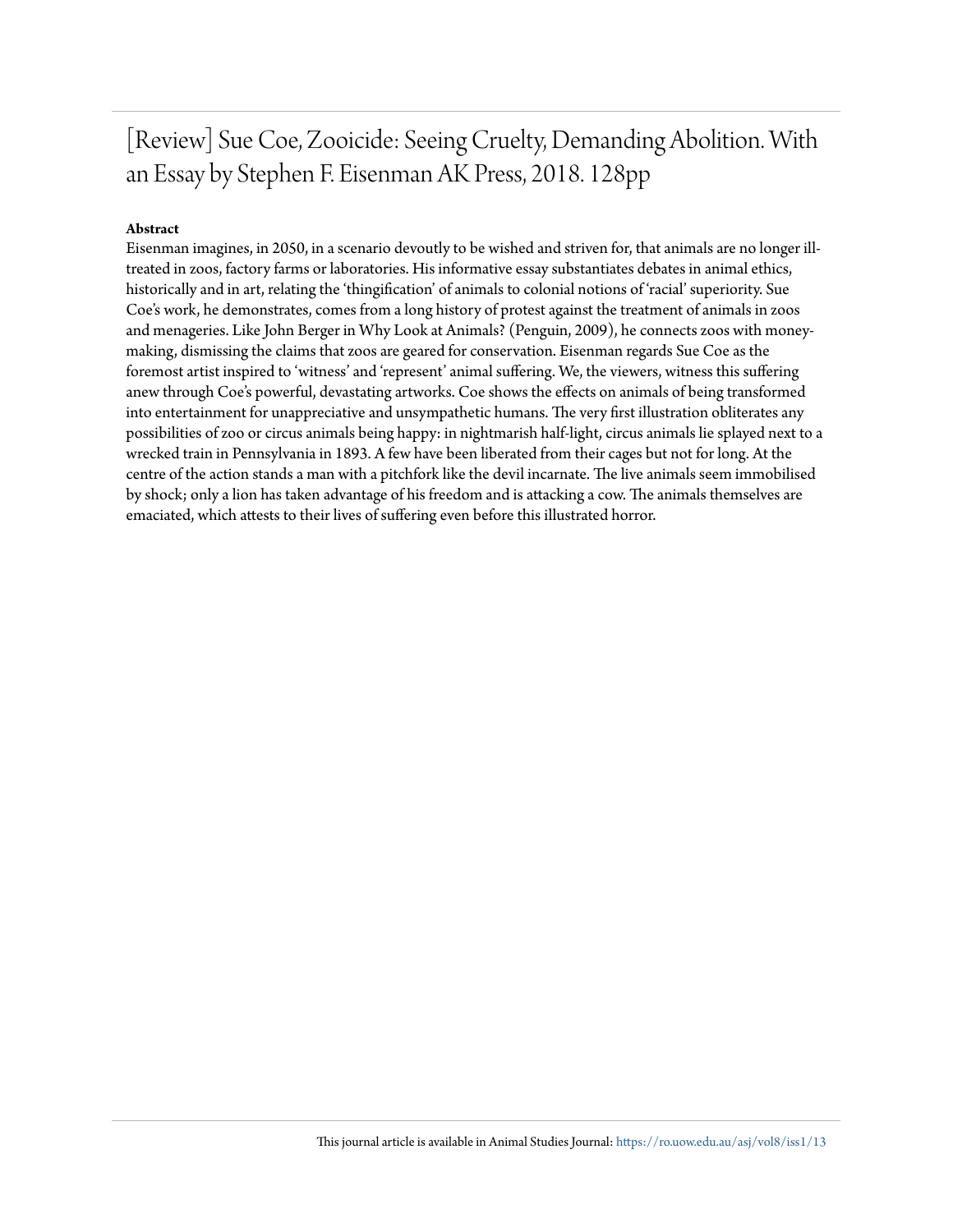## *[Review] Sue Coe,Zooicide:SeeingCruelty, Demanding Abolition. WithanEssay by StephenF. Eisenman. AK Press, 2018. 128pp*

### **Wendy Woodward University of the Western Cape**

Eisenman imagines, in 2050, in a scenario devoutly to be wished and striven for, that animals are no longer ill-treated in zoos, factory farms or laboratories. His informative essay substantiates debates in animal ethics, historically and in art, relating the 'thingification' of animals to colonial notions of 'racial' superiority. Sue Coe's work, he demonstrates, comes from a long history of protest against the treatment of animals in zoos and menageries. Like John Berger in *Why Look at Animals?* (Penguin, 2009), he connects zoos with money-making, dismissing the claims that zoos are geared for conservation. Eisenman regards Sue Coe as the foremost artist inspired to 'witness' and 'represent' animal suffering. We, the viewers, witness this suffering anew through Coe's powerful, devastating artworks.

Coe shows the effects on animals of being transformed into entertainment for unappreciative and unsympathetic humans. The very first illustration obliterates any possibilities of zoo or circus animals being happy: in nightmarish half-light, circus animals lie splayed next to a wrecked train in Pennsylvania in 1893. A few have been liberated from their cages but not for long. At the centre of the action stands a man with a pitchfork like the devil incarnate. The live animals seem immobilised by shock; only a lion has taken advantage of his freedom and is attacking a cow. The animals themselves are emaciated, which attests to their lives of suffering even before this illustrated horror.

The collection shifts to an outing to the Zoo. As viewers we are complicit in what Coe refers to as 'the wicked human gaze' (121). A plaque at Bronx Zoo boasts of corporate supporters – firms like petrol companies known for ravaging environments and indigenous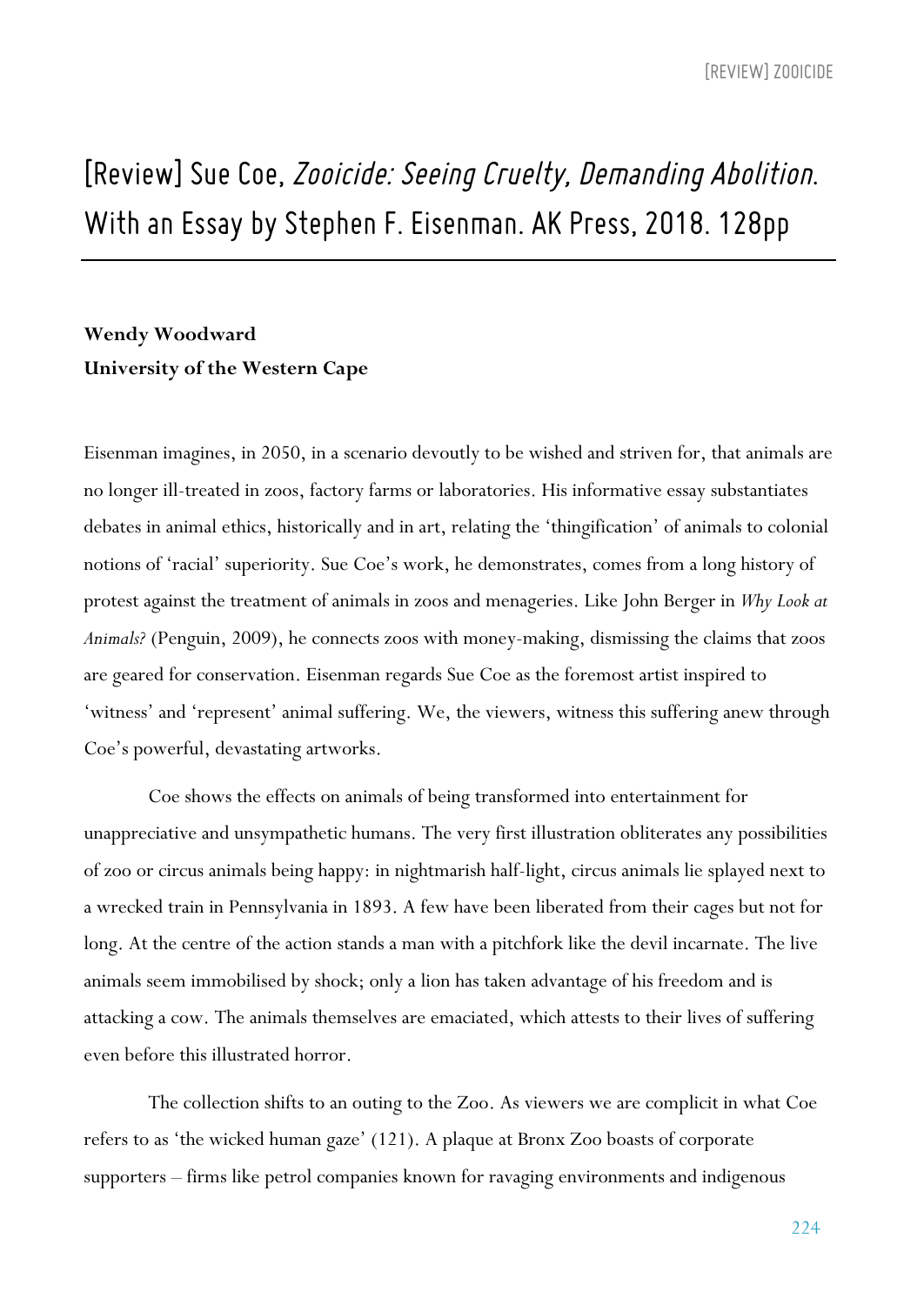lifeways. Our vantage point is from the back of a queue for chicken served at a food stall, close to the water bird enclosure at Bronx Zoo. At a petting zoo, with a quaint Dutch windmill visible through a door, domestic animals wear striped pyjamas like prisoners in the holocaust. The animals are grouped round a pig speaking from a podium, but perhaps the most poignant being is the cow in the centre who gazes directly and appealingly at the viewer. Through the door a farmer brutally carries a piglet by his hindlegs – so much for animals being petted.

That many of the animals in zoos have been named renders their experiences even more painful. Naming has counted for nothing as the zooicide of the placid gorilla Harambe in Cincannati after a child fell into his enclosure shows. Coe's portraits of other primates – chimpanzees and orang-utans – depict their faces at close range, their depth of feeling and intelligence; the depressed orang-utans' acrobatics curtailed by the wire they hang from. The strength and sincerity of animals' emotions recur as Coe shows the psychological impact of captivity for animals used to wide-ranging habitats – in a tragically understated portrait a slumpshouldered gorilla constantly carries a toy chimp. Such images of incarceration seem, for a moment, to be contradicted by baboons who escaped from the Paris Zoo romping on a gargoyle, but then one wonders how they were recaptured and Eisenman tells us that monkeys in Paris Zoo generally survive for eighteen months.

When animals are in the care of zoos, they should, at the very least, provide a 'safe place' for them. But a four-year-old rhino is 'murdered' for his horn in Paris Zoo and a young giraffe is shot in the head in Copenhagen Zoo in front of children because he is 'genetic surplus'. Reading rather than seeing this young animal's suffering may permit some turning-away from the trauma, but Coe insist that we witness it. A close-up of the giraffe, with blood streaming from a head wound, shocks, as does the subsequent depiction of the dismembering of his beautifully patterned body. It will be fed to the resident lions, who are themselves to be sacrificed with their two young cubs to make way for a new lion Coe tells us. Coe's short narratives next to some of the artworks reveal the pitiless continuities of human violence against animals in zoos. Yet, when a hippo is shown beaten to death at El Salvador Zoo, Coe does not

225